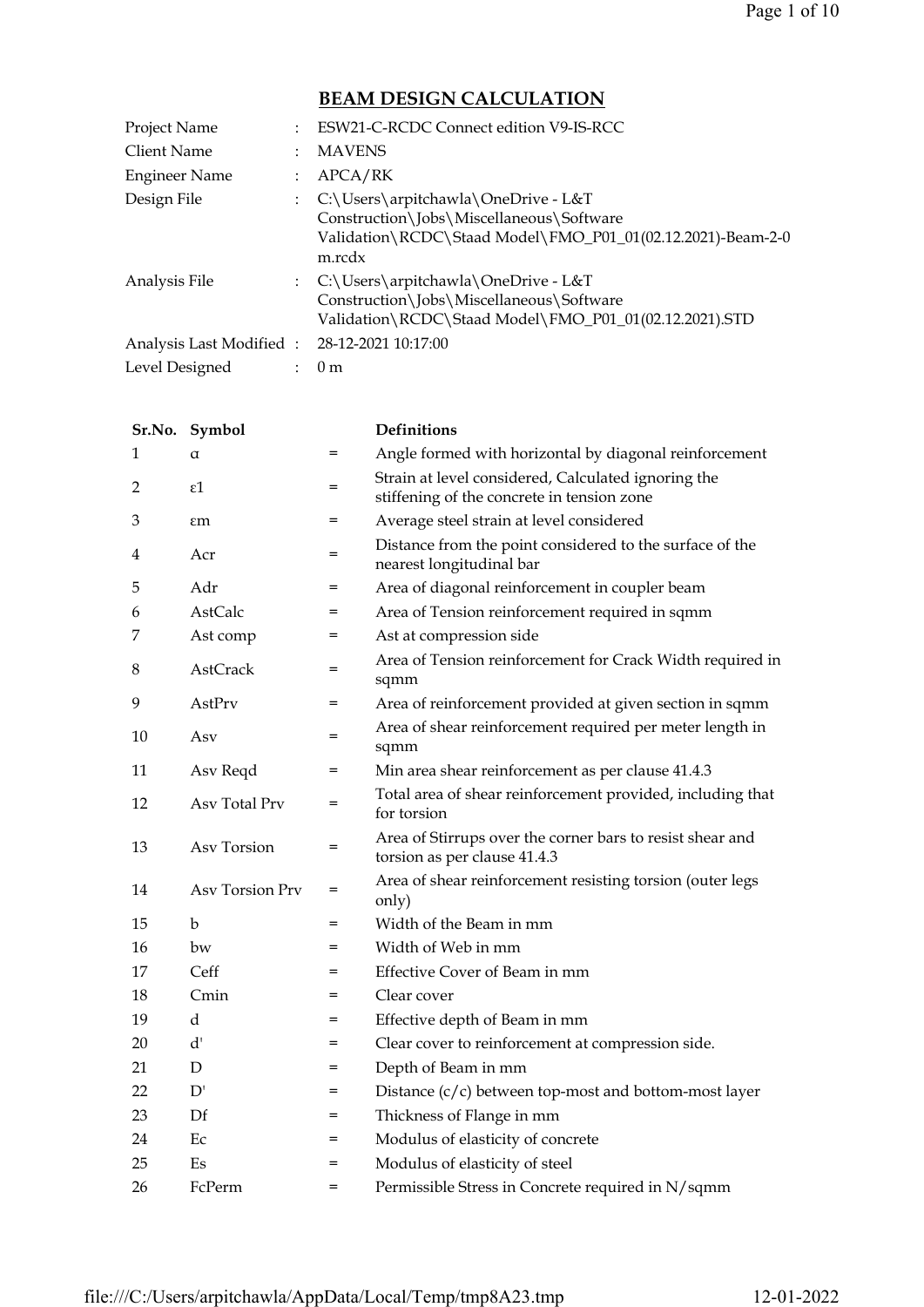| 27 | Fst                    | $=$ | Stress in steel                                                                                              |
|----|------------------------|-----|--------------------------------------------------------------------------------------------------------------|
| 28 | FstPerm                | =   | Permissible Stress in Steel required in N/sqmm                                                               |
| 29 | Legs                   | =   | Number of legs of the shear reinforcement                                                                    |
| 30 | lo                     | $=$ | Effective Length of Beam in mm                                                                               |
| 31 | Mh                     | =   | Hogging Moment of Resistance in kNm                                                                          |
| 32 | Ms                     | =   | Sagging Moment of Resistance in kNm                                                                          |
| 33 | $\rm M_{Tu}$           | $=$ | Converted Bending Moment due to Torsion at a section in<br>kNm                                               |
| 34 | Mu                     | $=$ | Factored Bending Moment in Limit State at a section in<br>kNm                                                |
| 35 | Mud                    | $=$ | Total Design Moment = $Mu + M_{Tu}$ in kNm                                                                   |
| 36 | MuLim                  | =   | Limiting Moment of Resistence of Singly Reinforced<br>Section                                                |
| 37 | $NA$ angle $(\varphi)$ | $=$ | It is a neutral axis angle corresponding to load angle to find<br>out MCap                                   |
| 38 | Pcclc                  | $=$ | Calculated percentage compression steel                                                                      |
| 39 | Ptclc                  | =   | Calculated percentage tension steel                                                                          |
| 40 | Ptmin                  | =   | Minimum percentage steel as per code                                                                         |
| 41 | PtPrv                  | =   | provided percentage steel                                                                                    |
| 42 | $\mathbb{R}$           | $=$ | Moment Ratio Mud/Bd <sup>2</sup>                                                                             |
| 43 | Reinf                  | $=$ | Rebar arrangement provided                                                                                   |
| 44 | sp                     | =   | Spacing Between bars at outer most layer                                                                     |
| 45 | Spc1 to Spc6           | =   | Max Stirrup Criteria in mm                                                                                   |
| 46 | Stirrup Dia            | $=$ | Diameter of shear stirrups in mm                                                                             |
| 47 | SvCalc                 | =   | Stirrup spacing calculated as per Asv in mm                                                                  |
| 48 | SvPrv                  | =   | Stirrup spacing provided in m                                                                                |
| 49 | Тc                     | $=$ | Permissible Shear stress in concrete at a given section in<br>N/sqmm Calculated as per Tensile reinforcement |
| 50 | Tce                    | $=$ | Earthquake inducted shear stress in N/sqmm                                                                   |
| 51 | Tcep                   |     | Permissible value of shear stress for checking of coupling<br>action in N/sqmm                               |
| 52 | Tu                     | $=$ | Factored Torsional Moment in Limit State at a section in<br>kNm                                              |
| 53 | $\operatorname{Tv}$    | =   | Shear stress due to Vud in N/sqmm                                                                            |
| 54 | $V^{D+L}$              | =   | Shear force 1.2x(Dead Load + Live Load) in kN                                                                |
| 55 | Vc                     | $=$ | Shear capacity of concrete section due to Tc in kN                                                           |
| 56 | Vu                     | =   | Factored Shear Force in Limit State at a section in kN                                                       |
| 57 | $Vu-A1$                | $=$ | $V^{D+L}$ Left - 1.4 x (MsLeft + MhRight)/L in kN                                                            |
| 58 | $Vu-A2$                | $=$ | $V^{D+L}$ Left + 1.4 x (MhLeft + MsRight)/L in kN                                                            |
| 59 | $Vu-B1$                | =   | $V^{D+L}$ Right + 1.4 x (MsLeft + MhRight)/L in kN                                                           |
| 60 | $Vu-B2$                | =   | $V^{D+L}$ Right - 1.4 x (MhLeft + MsRight)/L in kN                                                           |
| 61 | Vud                    | $=$ | Design Shear Force (Max of Vus and Vu-sway) in kN                                                            |
| 62 | Vue                    | =   | Earthquake inducted shear in kN                                                                              |
| 63 | Vu-sway                | =   | Max of (Vu-A1 and Vu-A2) & (Vu-B1 and Vu-B2) in kN                                                           |
| 64 | Vus                    | =   | Vud - Vc Design Shear Force for reinforcement, in kN                                                         |
| 65 | Vut                    | $=$ | Total Shear Force = $Vu + V_{Tu}$ in kN                                                                      |
| 66 | V <sub>Tu</sub>        | $=$ | Converted Shear Force due to Torsion at a section in kN                                                      |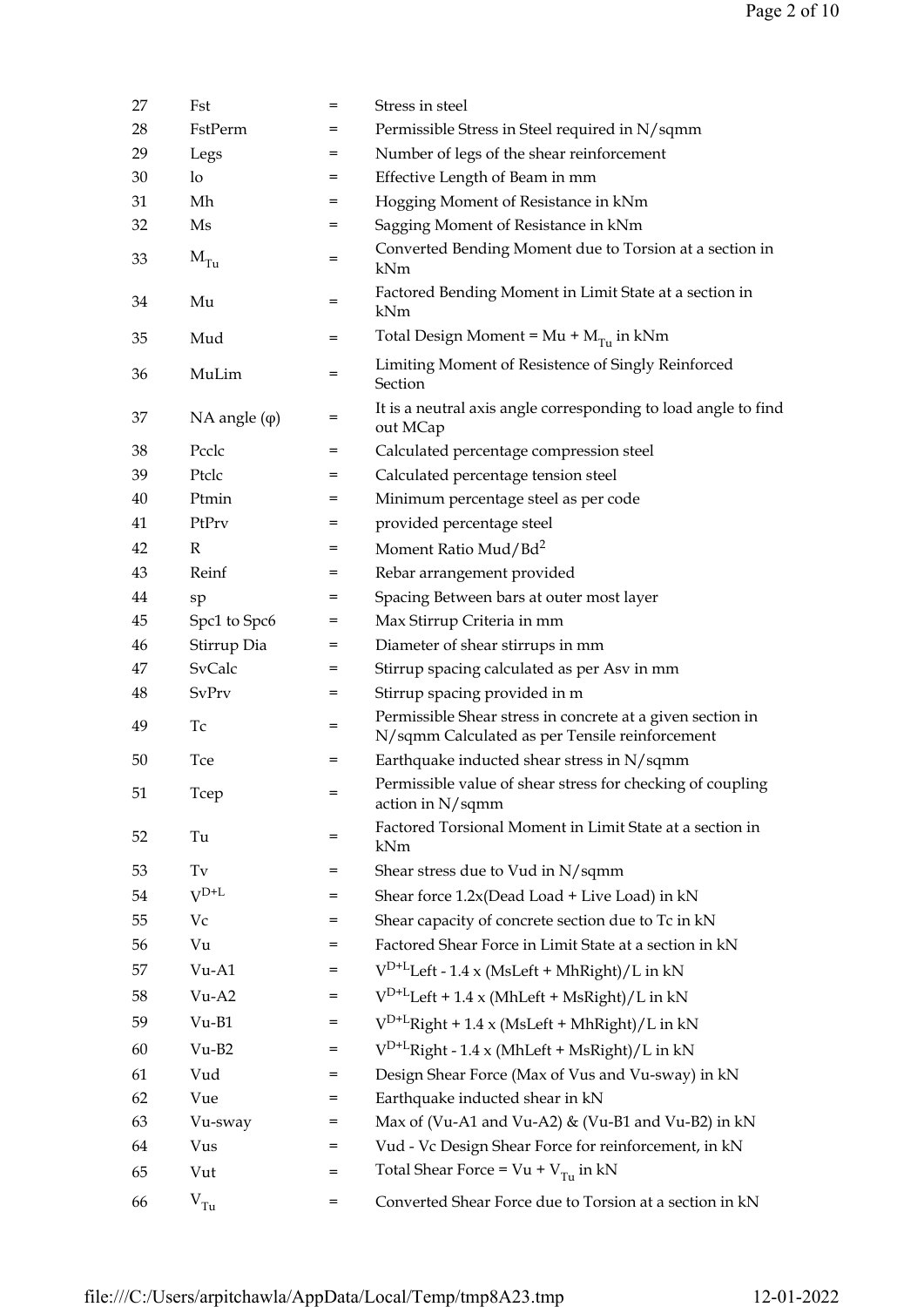| 67 | Wcr     |     | <b>Surface Crack Width</b>                                            |
|----|---------|-----|-----------------------------------------------------------------------|
| 68 | WcrPerm | $=$ | Permissible Crack Width required in mm                                |
| 69 | X1      | $=$ | Smaller c/c dimension of outermost Stirrups                           |
| 70 | Υ1      | $=$ | Larger c/c dimension of outermost Stirrups                            |
|    |         |     | All 6mm diameter bars are assumed 250 grade with $fy =$<br>250 N/sqmm |

All Forces are in 'kN', 'kNm', Stress in 'N/sqmm' & Dimension are in 'mm'.

|             | <b>Code References</b>  |                  |
|-------------|-------------------------|------------------|
| IS 456      |                         |                  |
| Sr.No. Item |                         | Clause/<br>Table |
| 1.          | Ptmax                   | : 26.5.1.1       |
| 2.          | Ptmin                   | : 26.5.1.1       |
| 3.          | $M_{Tu}$                | : 41.4.2         |
| 4.          | $V_{Tu}$                | : 41.3.1         |
| 5.          | Ptclc                   | : 38             |
| 6.          | T <sub>C</sub>          | : 40.2.1         |
| 7.          | Tcmax                   | : 40.2.3         |
| 8.          | Asv                     | : 40.4           |
| 9.          | Min Shear Reinf         | : 26.5.1.6       |
| 10.         | Max Stirrup Spacing     | : 26.5.1.5       |
| 11.         | Shear Reinf - Torsion   | : 26.5.1.7       |
| 12.         | Side Face Reinforcement | : 26.5.1.3       |
| 13.         | crack width calculation | : Annex-F        |
| 14.         | cracking                | : Clause 35.3.2  |

#### IS 13920 - 2016

| Sr.No. Item |                       | Clause/<br><b>Table</b> |
|-------------|-----------------------|-------------------------|
| 1.          | Ptmax                 | : 6.2.2                 |
| 2.          | Ptmin                 | : 6.2.1                 |
| 3.          | Astmin                | : $6.2.3 \& 6.2.4$      |
| 4.          | Svele                 | : 6.3.5                 |
| 5.          | <b>Shear Capacity</b> | : 6.3.4                 |
| 6.          | Coupling Beams        | : 10.5                  |
|             |                       |                         |

| Group                                         | $\colon$ G3 |    |
|-----------------------------------------------|-------------|----|
| Beam No                                       | :B5         |    |
| Analysis Reference (Member) $\frac{0}{m}$ : 7 |             |    |
| Beam Length                                   | : 6150      | mm |
| Breadth (B)                                   | : 200       | mm |
| Depth $(D)$                                   | : 550       | mm |
| Effective Depth (d)                           | 490         | mm |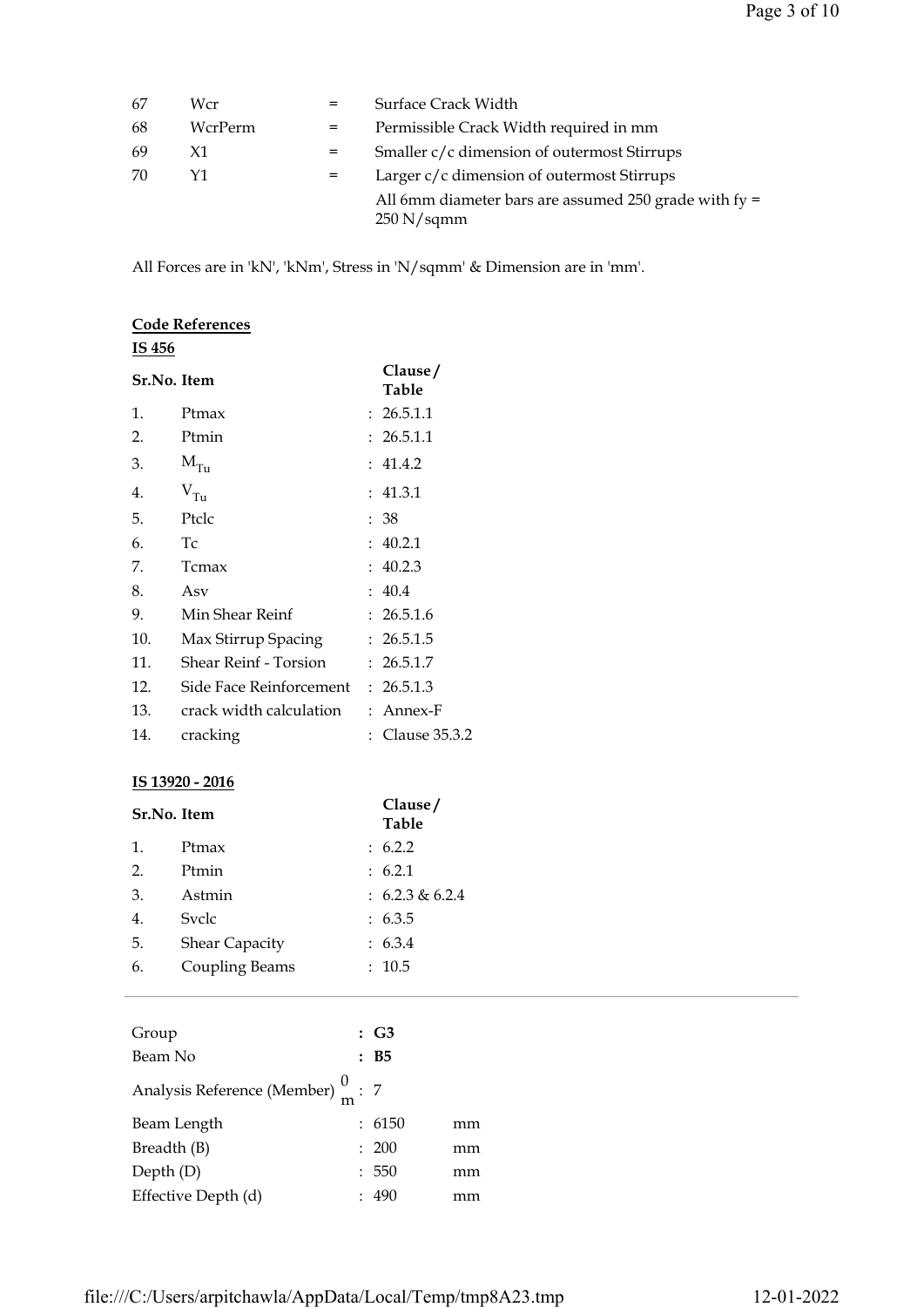| Design Code             |                | $:$ IS 456 : 2000 + IS 13920 : 2016 |
|-------------------------|----------------|-------------------------------------|
| Beam Type               | : Ductile Beam |                                     |
| Grade Of Concrete (Fck) | $:$ M25        | N/sqmm                              |
| Grade Of Steel          | $\pm$ Fe415    | N/sqmm                              |
| Clear Cover (Cmin)      | $\div$ 30      | mm                                  |
| Es                      | : $2x10^{6}5$  | N/sqmm                              |

| <b>Flexure Design</b>     |          |                    |          |                 |                          |                  |
|---------------------------|----------|--------------------|----------|-----------------|--------------------------|------------------|
|                           |          | <b>Beam Bottom</b> |          | <b>Beam Top</b> |                          |                  |
|                           | Left     | Mid                | Right    | Left            | Mid                      | <b>Right</b>     |
| Critical L/C - Analysis   | 147      | 147                | 147      | 147             | 147                      | 147              |
| Critical L/C - RCDC       | 3        | 3                  | 3        | 3               | 3                        | 3                |
| Mu (kNm)                  | 19.76    | 37.83              | 10.32    | 43.89           | $\overline{\phantom{0}}$ | 62.76            |
| Tu (kNm)                  | 0.67     | 0.05               | 0.58     | 1.29            | 0.67                     | 1.2              |
| $M_{T_U}$ (kNm)           | 1.48     | 0.1                | 1.28     | 2.86            | 1.48                     | 2.65             |
| Mud (kNm)                 | 21.24    | 37.93              | 11.6     | 46.75           | 1.48                     | 65.41            |
| MuLim (kNm)               | 166      | 166                | 166      | 166             | 166                      | 166              |
| $\mathbb{R}$              | 0.442    | 0.79               | 0.242    | 0.974           | 0.031                    | 1.362            |
| Ptmin $(\%)$              | 0.289    | 0.289              | 0.289    | 0.289           | 0.289                    | 0.289            |
| Ptclc $(\%)$              | 0.289    | 0.289              | 0.289    | 0.289           | 0.289                    | 0.405            |
| Pcclc $(\%)$              | $\Omega$ | $\Omega$           | $\Omega$ | $\Omega$        | 0.009                    | $\theta$         |
| PtPrv $(\%)$              | 0.346    | 0.346              | 0.346    | 0.346           | 0.346                    | 0.577            |
| AstCalc (sqmm)            | 283.37   | 283.37             | 283.37   | 283.37          | 283.37                   | 396.5            |
| AstCrack (sqmm)           | 283.37   | 283.37             | 283.37   | 297.54          | $\theta$                 | 481.95           |
| AstPrv (sqmm)             | 339.3    | 339.3              | 339.3    | 339.3           | 339.3                    | 565.5            |
| Reinforcement<br>Provided | $3-T12$  | $3-T12$            | $3-T12$  | $3-T12$         | $3-T12$                  | $3-T12$<br>2-T12 |

| <b>Shear Design</b>          |                  |                  |                 | end                                                                                                   |
|------------------------------|------------------|------------------|-----------------|-------------------------------------------------------------------------------------------------------|
|                              | Left             | Mid              | Right           | $V_{D+L}$ - 1.4 (M <sub>As</sub> +M <sub>Bh</sub> ) / L <sub>AB</sub>                                 |
| Critical L/C - Analysis      | 147              | 147              | 147             | $=$ 50.98 - 1.4 (56.56+90.4)<br>$=17.5234$ kN                                                         |
| Critical L/C - RCDC          | 3                | 3                | 3               |                                                                                                       |
| PtPrv $(\%)$                 | 0.346            | 0.346            | $0\cancel{577}$ |                                                                                                       |
| Vu (kN)                      | 56.24            | 32.72            | 62.37           | <b>Calculation for Sway Left</b>                                                                      |
| Tu (kNm)                     | 1.3              | 0.58             | 1.2             | end                                                                                                   |
| $V_{T_{11}}(kN)$             | 10.36            | 4.63             | 9.62            | $V_{D+L}$ + 1.4 (M <sub>Ah</sub> +M <sub>Bs</sub> ) / L <sub>AB</sub><br>$=50.98 + 1.4(56.56 + 56.5)$ |
| Vut (kN)<br>$V_{\text{D+L}}$ | 66.59            | 37/35            | 71.99           | $=76.73$ kN (approx. OK)                                                                              |
| $V^{D+L}$ (kN)               | 50.98            |                  | 50.68           |                                                                                                       |
| Mh (kNm)                     | 56.56            |                  | 90.41           | <b>Calculation for Sway Right</b>                                                                     |
| Ms (kNm)                     | 56.562           |                  | 56.56           | end                                                                                                   |
| Sway-Right (kN)              | 35.19            |                  | 85.86           | $V_{D+L}$ +1.4 (M <sub>As</sub> +M <sub>Bh</sub> ) / L <sub>AB</sub>                                  |
| Sway-Left (kN)               | 78.05            |                  | 27.06           | $=50.68 + 1.4(56.56 + 90.4)$                                                                          |
| Vu-Sway (kN)                 | 78.05            |                  | 85.86           | =84.364 kN (approx. OK)                                                                               |
| Vud (kN)                     | 78.05            | 37.35            | 85.86           |                                                                                                       |
| Tv(N/sqmm)                   | 0.8              | 0.38             | 0.88            | <b>Calculation for Sway Left</b>                                                                      |
| $Tc$ (N/sqmm)                | $\overline{0}$   | $\boldsymbol{0}$ | $\overline{0}$  | lend                                                                                                  |
| $Vc$ (kN)                    | $\boldsymbol{0}$ | $\boldsymbol{0}$ | $\mathbf{0}$    | $V_{D+L}$ - 1.4 (Man +Mbs) / Lab<br>-50 68 - 1 4 (56 56+56 5)                                         |

Calculation for Sway Right at left lend  $\sqrt{V_{\text{D+L}}}$  - 1.4 (M<sub>As</sub> +M<sub>Bh</sub>) / L<sub>AB</sub> =50.98 - 1.4 (56.56+90.41)/6.15 =17.5234 kN

Calculation for Sway Left at left end  $\frac{1}{2}$  V<sub>D+L</sub> + 1.4 (M<sub>Ah</sub> +M<sub>Bs</sub>) / L<sub>AB</sub> =50.98 + 1.4 (56.56+56.56)/6.15 =76.73 kN (approx. OK)

Calculation for Sway Right at left end  $V_{D+L}$  +1.4 (M<sub>As</sub> +M<sub>Bh</sub>) / L<sub>AB</sub> =50.68 + 1.4 (56.56+90.41)/6.15

Calculation for Sway Left at left end  $V_{D+L}$  - 1.4 (M<sub>Ah</sub> +M<sub>Bs</sub>) / L<sub>AB</sub> =50.68 - 1.4 (56.56+56.56)/6.15 =24.929 kN (approx. OK)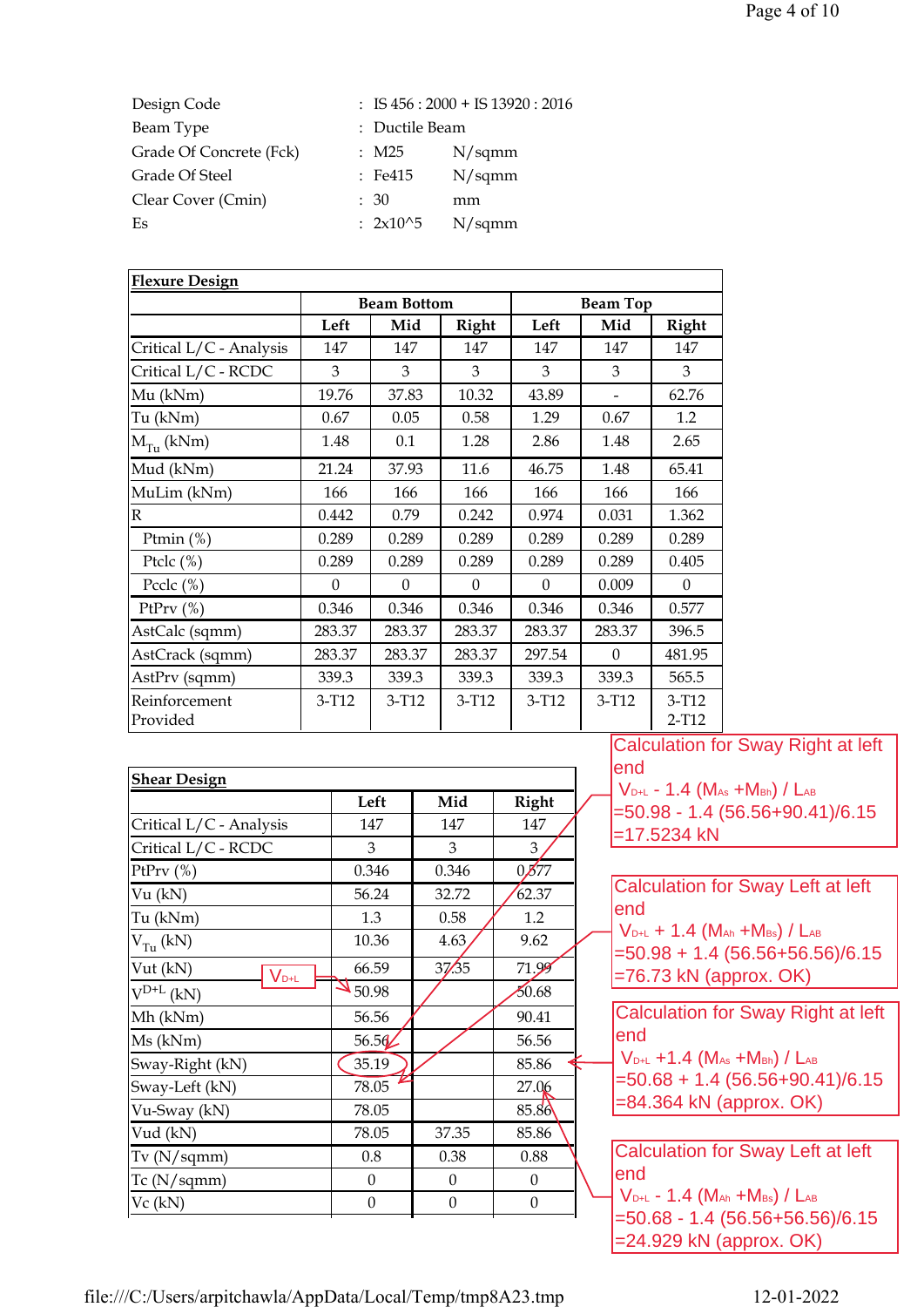| Vus=Vud-Vc (kN)        | 78.05         | 37.35         | 85.86   |
|------------------------|---------------|---------------|---------|
| Legs                   | $\mathcal{P}$ | $\mathcal{P}$ | 2       |
| Stirrup Rebar          | 8             | 8             | 8       |
| Asv Torsion (sqmm)     | 188.94        | 102.02        | 199.007 |
| Asv Torsion Prv (sqmm) | 1340.53       | 410.37        | 1340.53 |
| Asv Reqd (sqmm/m)      | 441.18        | 221.58        | 485.31  |
| SvCalc (mm)            | 75            | 245           | 75      |
| SvPrv (mm)             | 75            | 245           | 75      |
| Asv Total Prv (sqmm)   | 1340.53       | 410.37        | 1340.53 |

## Maximum Spacing Criteria

| <b>Basic</b>                             |     |     |    |
|------------------------------------------|-----|-----|----|
| $Spc1 = 0.75d$                           | $=$ | 368 | mm |
| Spc2                                     | $=$ | 300 | mm |
| For Torsion                              |     |     |    |
| $(X1 = 150, Y1 = 500)$                   |     |     |    |
| $Spc3 = X1$                              | =   | 150 | mm |
| $Spc4=(X1+Y1)/4$                         | $=$ | 160 | mm |
|                                          |     |     |    |
| For Ductility                            |     |     |    |
| Left Section                             |     |     |    |
| $Spc5 = d / 4$                           | $=$ | 122 | mm |
| $Spc6 = 6 \times Small$ Longitudinal Dia |     | 75  | mm |
| Spc7                                     | =   | 100 | mm |
|                                          |     |     |    |
| Mid Section                              |     |     |    |
| $Spc5 = d / 2$                           | $=$ | 245 | mm |
|                                          |     |     |    |
| <b>Right Section</b>                     |     |     |    |
| $Spc5 = d / 4$                           | =   | 122 | mm |
|                                          |     | 75  |    |
| $Spc6 = 6 \times Small$ Longitudinal Dia |     |     | mm |
| Spc7                                     | =   | 100 | mm |
|                                          |     |     |    |

### **SFR Design**

| Beam Width          | $= 200$            | mm                                   |
|---------------------|--------------------|--------------------------------------|
| Beam Depth          | $= 550$            | mm                                   |
| Torsion             | $= 1.29 > 0$       | kNm                                  |
|                     |                    | Beam Depth $>750$ Or Torsion $> 0$ , |
|                     | Hence SFR Provided |                                      |
| Asr                 | $= 110$            | sqmm                                 |
| <b>SFR</b> Provided | $= 2 - T8EF$       |                                      |
| ASFR Provided       | $= 201.08$         | sqmm                                 |
|                     |                    |                                      |
| Spacing Criteria    |                    |                                      |
|                     |                    |                                      |
| Provided Spacing    | $=145.8$           | mm                                   |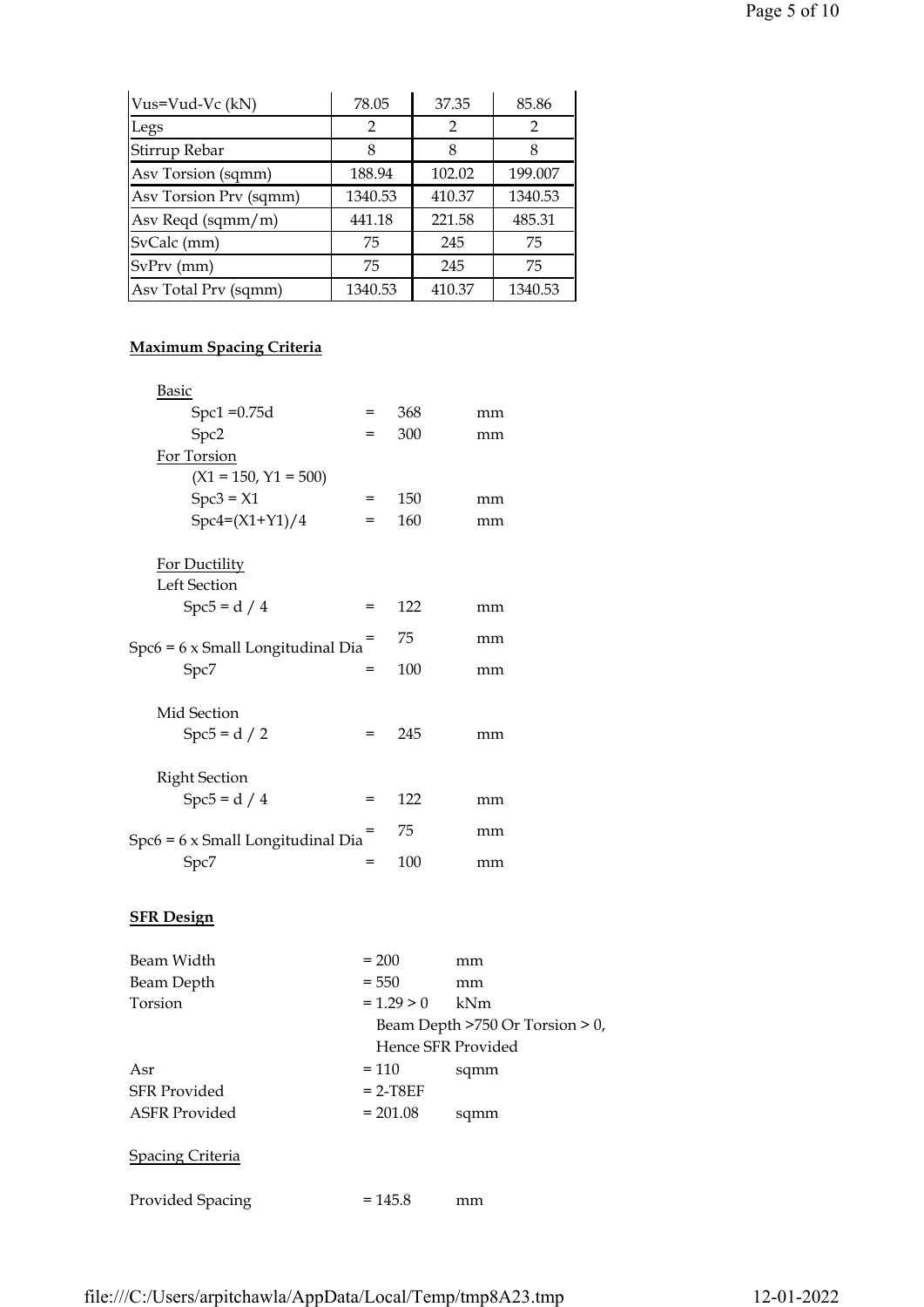| 1. S = beam Width   | $= 200$ | mm |
|---------------------|---------|----|
| 2. Not Greater Than | $= 300$ | mm |

| Crack width as per IS 456: 2000 + IS 13920: 2016 |           |                    |              |                                                     |                          |              |
|--------------------------------------------------|-----------|--------------------|--------------|-----------------------------------------------------|--------------------------|--------------|
|                                                  |           | <b>Beam Bottom</b> |              |                                                     | <b>Beam Top</b>          |              |
|                                                  | Left      | Mid                | <b>Right</b> | Left                                                | Mid                      | <b>Right</b> |
| Critical L/C -<br>Analysis                       | 87        | 74                 | 74           | 74                                                  |                          | 87           |
| Critical L/C -<br><b>RCDC</b>                    | 10002     | 10001              | 10001        | 10001                                               | $\overline{\phantom{a}}$ | 10002        |
| <b>BM</b><br>(Unfactored)<br>(kNm)               | 16.07     | 24.03              | 7.33         | 31.44                                               | $\Omega$                 | 47.49        |
| Reinf. In 1st<br>layer                           | $3-T12$   | 3-T12              | $3-T12$      | $3-T12$                                             |                          | $3-T12$      |
| sp (mm)                                          | 64        | 64                 | 64           | 64                                                  |                          | 64           |
| AstPrv<br>(sqmm)                                 | 339.3     | 339.3              | 339.3        | 339.3                                               |                          | 565.5        |
| Xact (mm)                                        | 117.8     | 117.8              | 117.8        | 117.8                                               |                          | 146.1        |
| $Icr$ (mm <sup>4</sup> )                         |           |                    |              | 625103881.51 625103881.51 625103881.51 625103881.51 |                          | 942272127.91 |
| acr (mm)                                         | 42.17     | 42.17              | 42.17        | 42.17                                               |                          | 42.17        |
| Check for<br>Stress in<br>Concrete               |           |                    |              |                                                     |                          |              |
| $\sigma_{\rm cbc}$<br>$(N/\mathrm{sqmm})$        | 3.03      | 4.53               | 1.38         | 5.92                                                |                          | 7.36         |
| $\sigma_{\rm cbc(Actual)}$<br>(N/sqmm)           | 8.5       | 8.5                | 8.5          | 8.5                                                 |                          | 8.5          |
| Check for<br>Stress in<br>Reinforcement          |           |                    |              |                                                     |                          |              |
| Fst<br>(N/sqmm)                                  | 105.06    | 157.14             | 47.91        | 205.58                                              |                          | 190.31       |
| FstPerm<br>(N/sqmm)                              | 228.25    | 228.25             | 228.25       | 228.25                                              |                          | 228.25       |
| Crack Width<br>Check                             |           |                    |              |                                                     |                          |              |
| Epsilon-<br>deff, ε1                             | 0.00061   | 0.000912           | 0.000278     | 0.001194                                            |                          | 0.001118     |
| Epsilon-m,<br>$\epsilon$ m                       | 0.000117  | 0.000419           | $-0.000215$  | 0.000701                                            |                          | 0.000838     |
| Wcr (mm)                                         | $0.014\,$ | 0.0502             | $-0.0257$    | 0.0839                                              |                          | 0.1          |
| WcrPerm<br>(mm)                                  | 0.3       | 0.3                | 0.3          | $0.3\,$                                             |                          | 0.3          |

| Group                       |     | $\therefore$ G3 |
|-----------------------------|-----|-----------------|
| Beam No                     |     | : B6            |
| Analysis Reference (Member) | 0:8 |                 |

file:///C:/Users/arpitchawla/AppData/Local/Temp/tmp8A23.tmp 12-01-2022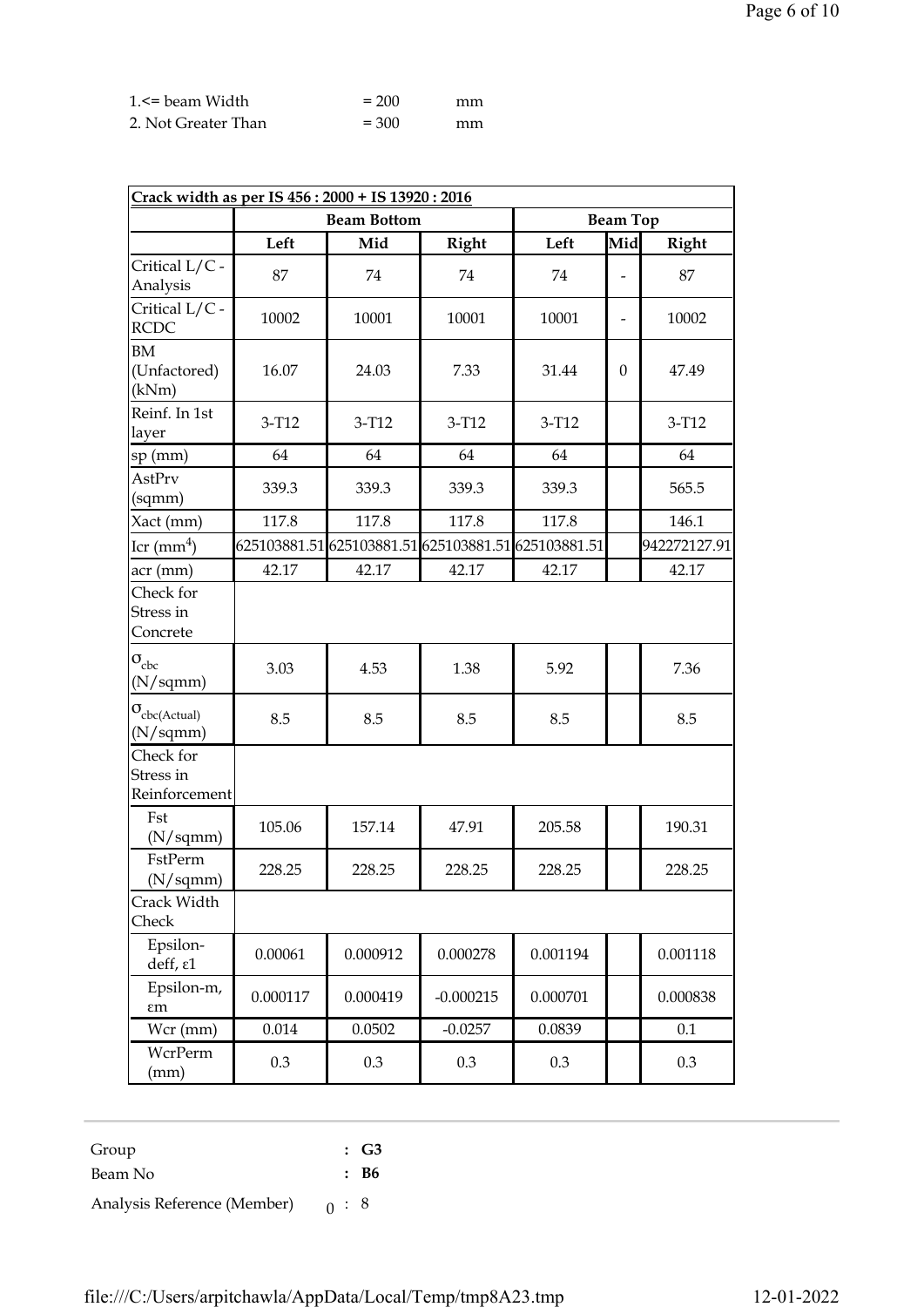|                         | m                         |                    |                                          |
|-------------------------|---------------------------|--------------------|------------------------------------------|
| Beam Length             |                           | 3650               | mm                                       |
| Breadth (B)             | $\mathbb{R}^{\mathbb{Z}}$ | <b>200</b>         | mm                                       |
| Depth $(D)$             | $\mathbb{R}^{\mathbb{Z}}$ | 550                | mm                                       |
| Effective Depth (d)     |                           | : 490              | mm                                       |
| Design Code             |                           |                    | $\colon$ IS 456 : 2000 + IS 13920 : 2016 |
| Beam Type               |                           | : Ductile Beam     |                                          |
| Grade Of Concrete (Fck) |                           | M25                | N/sqmm                                   |
| Grade Of Steel          |                           | $\therefore$ Fe415 | N/sqmm                                   |
| Clear Cover (Cmin)      | ÷.                        | 30                 | mm                                       |
| Es                      |                           | : $2x10^{6}5$      | N/sqmm                                   |

| <b>Flexure Design</b>   |                    |          |          |                    |          |                |
|-------------------------|--------------------|----------|----------|--------------------|----------|----------------|
|                         | <b>Beam Bottom</b> |          |          | <b>Beam Top</b>    |          |                |
|                         | Left               | Mid      | Right    | Left               | Mid      | Right          |
| Critical L/C - Analysis | 147                | 147      | 147      | 147                | 147      | 149            |
| Critical L/C - RCDC     | 3                  | 3        | 3        | 3                  | 3        | $\overline{4}$ |
| Mu (kNm)                |                    | 9.29     | 5.39     | 33.27              | 4.33     | 17.61          |
| Tu (kNm)                | 0.68               | 0.19     | 0.44     | 0.68               | 0.31     | 0.73           |
| $M_{Tu}$ (kNm)          | 1.49               | 0.42     | 0.96     | 1.49               | 0.67     | 1.61           |
| Mud (kNm)               | 1.49               | 9.7      | 6.35     | 34.76              | 5        | 19.22          |
| MuLim (kNm)             | 166                | 166      | 166      | 166                | 166      | 166            |
| $\overline{\mathbb{R}}$ | 0.031              | 0.202    | 0.132    | 0.724              | 0.104    | 0.4            |
| Ptmin (%)               | 0.289              | 0.289    | 0.289    | 0.289              | 0.289    | 0.289          |
| Ptclc $(\%)$            | 0.289              | 0.289    | 0.289    | 0.289              | 0.289    | 0.289          |
| Pcclc $(\%)$            | 0.009              | $\Omega$ | $\Omega$ | $\Omega$           | $\Omega$ | $\theta$       |
| PtPrv $(\%)$            | 0.346              | 0.346    | 0.346    | 0.577              | 0.346    | 0.346          |
| AstCalc (sqmm)          | 283.37             | 283.37   | 283.37   | 283.37             | 283.37   | 283.37         |
| AstCrack (sqmm)         | 565.5              | 283.37   | 283.37   | 283.37             | 283.37   | 283.37         |
| AstPrv (sqmm)           | 339.3              | 339.3    | 339.3    | 565.5              | 339.3    | 339.3          |
| Reinforcement Provided  | $3-T12$            | $3-T12$  | $3-T12$  | $3-T12$<br>$2-T12$ | $3-T12$  | $3 - T12$      |

|                         | Left  | Mid   | Right |
|-------------------------|-------|-------|-------|
| Critical L/C - Analysis | 147   | 147   | 147   |
| Critical L/C - RCDC     | 3     | 3     | 3     |
| PtPrv $(\%)$            | 0.577 | 0.346 | 0.346 |
| Vu (kN)                 | 40.52 | 17.06 | 29.87 |
| Tu (kNm)                | 0.68  | 0.18  | 0.81  |
| $V_{Tu}$ (kN)           | 5.41  | 1.46  | 6.45  |
| Vut (kN)                | 45.93 | 18.52 | 36.32 |
| $V^{D+L}$ (kN)          | 29.65 |       | 30.71 |
| Mh (kNm)                | 90.41 |       | 56.56 |
| Ms (kNm)                | 56.56 |       | 56.56 |
| Sway-Right (kN)         | 47.15 |       | 77.98 |
| Sway-Left (kN)          | 91.08 |       | 61.57 |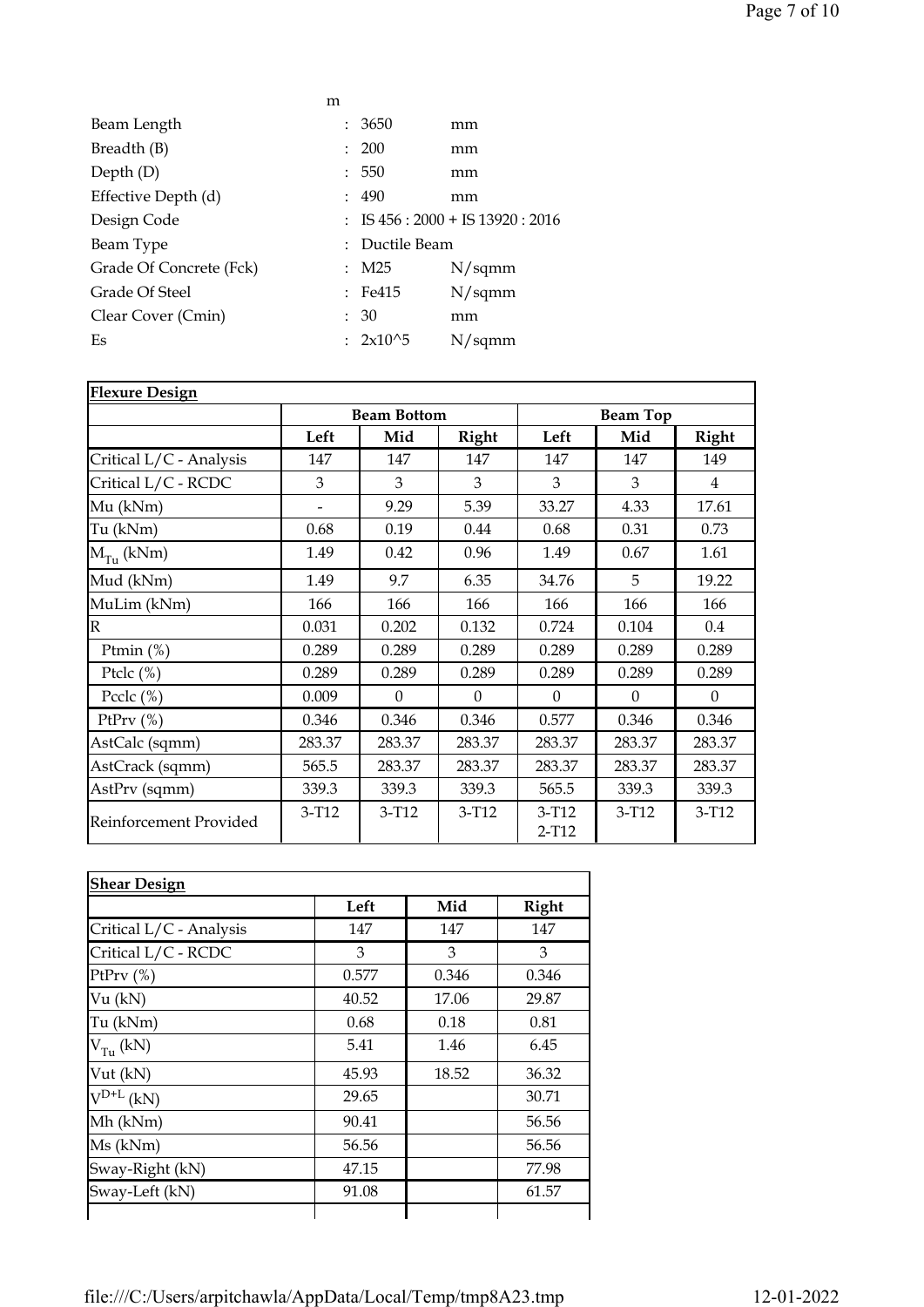| Vu-Sway (kN)           | 91.08          |          | 77.98          |
|------------------------|----------------|----------|----------------|
| Vud (kN)               | 91.08          | 18.52    | 77.98          |
| Tv(N/sqmm)             | 0.93           | 0.19     | 0.8            |
| $Tc$ (N/sqmm)          | $\theta$       | 0        | 0              |
| Vc (kN)                | $\theta$       | $\theta$ | $\Omega$       |
| Vus=Vud-Vc (kN)        | 91.08          | 18.52    | 77.98          |
| Legs                   | $\overline{2}$ | 2        | $\overline{2}$ |
| Stirrup Rebar          | 8              | 8        | 8              |
| Asv Torsion (sqmm)     | 124.536        | 47.788   | 105.708        |
| Asy Torsion Prv (sqmm) | 1340.53        | 410.37   | 1340.53        |
| Asv Reqd (sqmm/m)      | 514.8          | 221.58   | 440.78         |
| SvCalc (mm)            | 75             | 245      | 75             |
| SvPrv (mm)             | 75             | 245      | 75             |
| Asv Total Prv (sqmm)   | 1340.53        | 410.37   | 1340.53        |

## Maximum Spacing Criteria

| <b>Basic</b>                         |                                 |              |     |  |
|--------------------------------------|---------------------------------|--------------|-----|--|
| $Spc1 = 0.75d$                       | $=$                             | 368          | mm  |  |
| Spc2                                 | $=$                             | 300          | mm  |  |
| For Torsion                          |                                 |              |     |  |
| $(X1 = 150, Y1 = 500)$               |                                 |              |     |  |
| $Spc3 = X1$                          | $=$                             | 150          | mm  |  |
| $Spc4=(X1+Y1)/4$                     | $=$                             | 160          | mm  |  |
| For Ductility                        |                                 |              |     |  |
| <b>Left Section</b>                  |                                 |              |     |  |
| $Spc5 = d / 4$                       | =                               | 122          | mm  |  |
| $Spec6 = 6$ x Small Longitudinal Dia | =                               | 75           | mm  |  |
| Spc7                                 | =                               | 100          | mm  |  |
| Mid Section                          |                                 |              |     |  |
| $Spc5 = d / 2$                       | $=$                             | 245          | mm  |  |
| <b>Right Section</b>                 |                                 |              |     |  |
| $Spc5 = d / 4$                       | $=$                             | 122          | mm  |  |
| $Spec6 = 6$ x Small Longitudinal Dia | $=$                             | 75           | mm  |  |
| Spc7                                 | $=$                             | 100          | mm  |  |
| <b>SFR Design</b>                    |                                 |              |     |  |
| Beam Width                           | $= 200$                         |              | mm  |  |
| <b>Beam Depth</b>                    | $= 550$                         |              | mm  |  |
| Torsion                              |                                 | $= 0.81 > 0$ | kNm |  |
|                                      | Beam Depth >750 Or Torsion > 0, |              |     |  |

| Asr                 | $= 110$    | sqmm |
|---------------------|------------|------|
| <b>SFR Provided</b> | $= 2-T8EF$ |      |
|                     |            |      |
|                     |            |      |
|                     |            |      |
|                     |            |      |

Hence SFR Provided